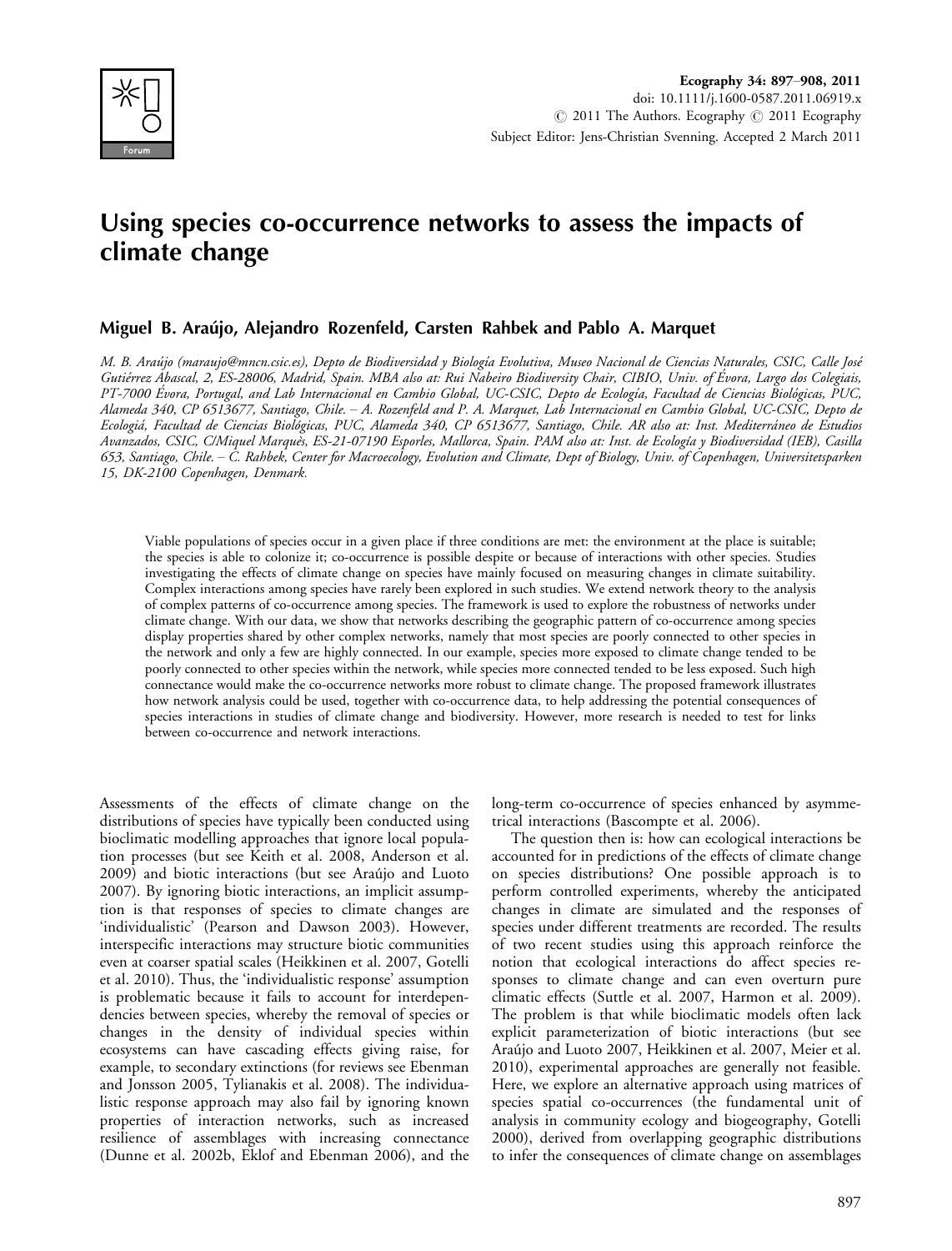of interacting species across large areas. The approach does not seek to incorporate biotic interactions in the modelling process. Instead, it seeks to generate inferences about the strength of potential interactions based on patterns of cooccurrence among species and assess the degree to which they are likely to constrain assessments of the species sensitivity to climate change.

One major difficulty that our approach begins to address is that data to characterize interactions among species in diverse communities are generally lacking and are unlikely to become available in the near future. In order to address this shortfall, we use an approach based on network analysis to make inferences about potential broad-scale interactions between species based on the analysis of patterns of geographic overlap in the distributions of species. The reconstructed relationships are then used to estimate broad network properties, such as their overall robustness or resistance to species loss, as well as properties of the networked species, such as the species contributions to network robustness or the species sensitivity to the loss of links in the network (see for alternative implementations of coexistence networks in biogeography and community ecology: Dos Santos et al. 2008, Blick and Burns 2009, Azaele et al. 2010, Bell et al. 2010). The relationship between measured network properties and projected species distributional changes is then explored. The approach is implemented with data on the distributions of reptile, amphibian, mammal, and bird species across most of western Europe. These data are used for illustration of the framework and its methods, rather than for testing inferences about biotic interactions from patterns of cooccurrence; future testing of the framework should seek to use networks with tested functional properties.

## Individualistic behaviour and ecological networks

There is a general consensus among bioclimatic modellers that species respond to climate changes individualistically (Pearson and Dawson 2003). Reliance on this idea has received support from analyses of the fossil record (reviewed by Graham and Grimm 1990, Stewart 2009), particularly from analysis of pollen cores showing that even when species composition remains stable over time, abundances of individual species change and non-analogue communities may emerge (Williams et al. 2001, Simakova 2006). Analysis of fossil mammal faunas for the Late Pleistocene and late Holocene provide further evidence that climate change forces individual species distributions to shift in different directions, and at different rates, thus giving rise to assemblages with no modern analogues (Graham et al. 1996). The ability of species to persist in non-analogue communities is interpreted as providing evidence that species respond individualistically to climate changes and are able to survive in very different assemblages, playing down the role of biotic interactions. However, the appearance of non-analogue sets of coexisting species does not imply that biotic interactions are unimportant to shaping the composition of assemblages over time. What the evidence seems to suggest is that strong symmetrical interdependencies, which would cause species to depend on

one another to respond to environmental pressures, are not prevalent. In fact, asymmetry seems to characterize most interactions between pairs of species. Only competition  $(-/-)$  and mutualism  $(+/+)$  are symmetrical. Other types of interactions, such as amensalism  $(-1/0)$ , commensalism  $(+1/0)$ , predation and parasitism  $(+1/-1)$  are asymmetrical. In cases of tight co-evolution between pairs of species, strong asymmetrical interdependencies may exist such that, for example, one animal species A might depend strongly on a given plant species B, whereas the plant B might depend weakly on animal A (Bascompte et al. 2006). When this happens, A needs to track the distribution of B, under climate change forcing, even if B does not depend strongly on A (see also Salomon et al. 2010). Arguably, in most cases particularly in areas exposed to cyclic environmental changes, such as high-latitude regions  $-$  it is unlikely that species would maintain such strong and rigid interdependencies. Firstly, processes of co-evolutionary convergence require time (Thomson 2005), and time implies long-term climatic stability which has been absent from high latitudes due to the cyclical glaciations (Frakes 1979). Secondly, even if evolutionary convergence had been possible, such species would have had a higher likelihood of extinction and probably been removed from the system by natural selection. Under such circumstances, a more likely scenario might be that most species would have been able to shift from one resource to another if conditions forced them to do so. One example was described for Adélie penguins in the Antarctica, where the species was able to switch in  $<$  200 yr from a diet mainly composed of fish to one predominantly based on krill (Emslie and Patterson 2007).

The consequence of a predominance of asymmetrical interactions is that some species are relatively more important in maintaining the overall structure of the network than others. Analysis of complex networks of interactions have indeed shown that few nodes (e.g. species) may act as hubs of the networks, gluing them together, whereas the majority of the nodes display weak links with the other constituting nodes (e.g. see for reviews Proulx et al. 2005, Bascompte 2007). This property of networks has often been described by a power law function p(k)  $\alpha$  k<sup>-y</sup>, where p(k) is the probability of a node having k links and  $y$  is the exponent. When plotted in a log-log plot, this relationship is given by a straight line of slope  $-y$  for the entire range of k values. Not all networks display a frequency distribution of the number of links per node (i.e. k or the degree distribution) that fits a power law, but it is generally the case that many species have a limited number of interactions (low degree), whereas few have more interactions (high degree) than expected by chance.

In the context of the above discussion one can predict that if most assemblages include species with asymmetrical and/or weak links with other species, then there is little reason to expect that the networks of interacting species would respond to climate change as a cohort. In other words, the fact that species often respond to climate changes independently of other species does not imply a reduced role for biotic interactions; it could simply mean that because species predominantly have non-obligate links with other species, assemblages are unlikely to behave as discrete entities (as one might interpret from the work of Clements 1916). However, the finding that most networks display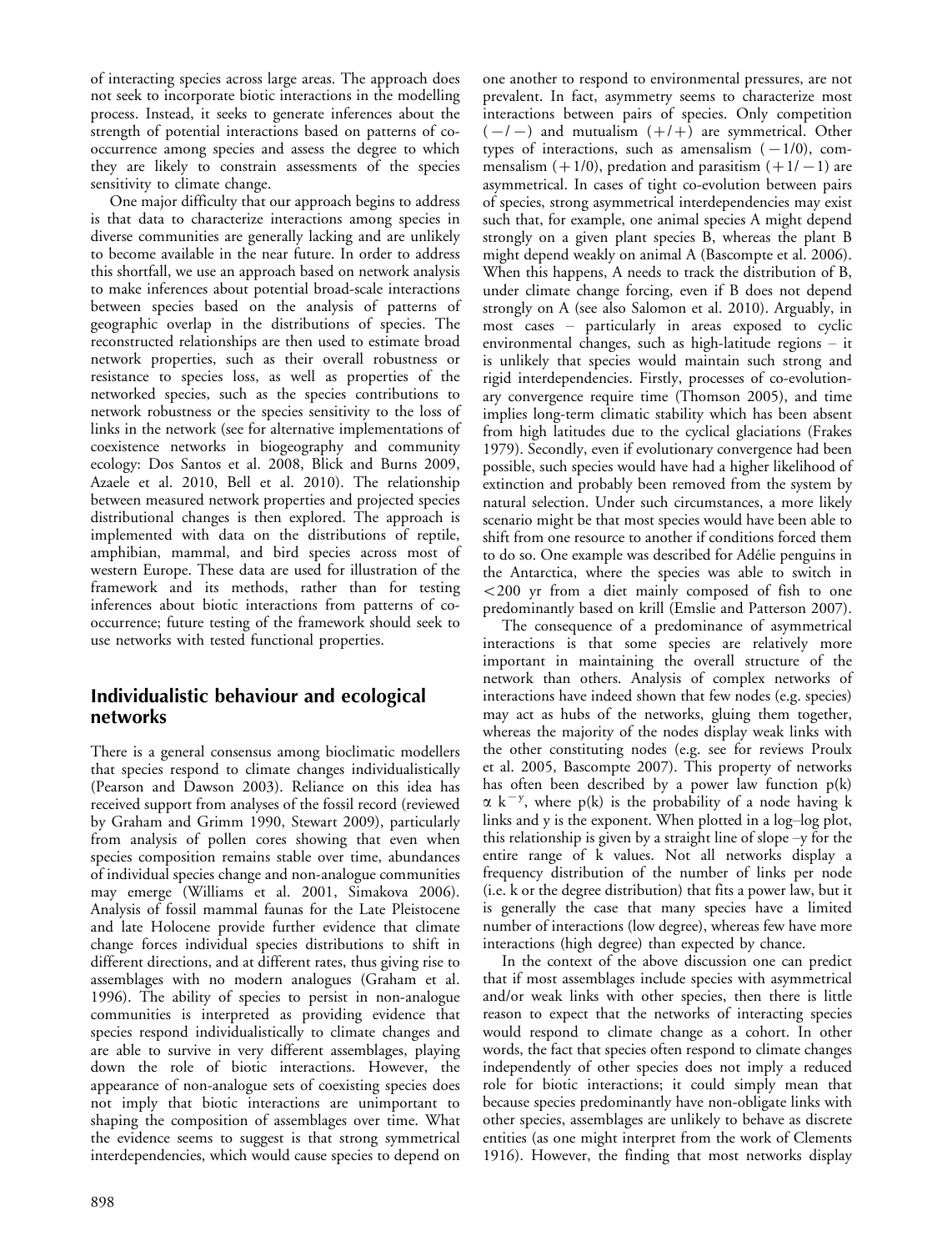shared non-random properties prevents the opposing interpretation; that is, that species responses to climate change are driven by species individual requirements or dispersal alone. The truth might lie between these two extremes. Thus, rather than opposing the view of individualistic vs assemblage responses to climate change, a more fruitful discussion is one based on measurements of the relative importance of interdependencies in different assemblages. Such dependencies can be explored using network analysis.

The critical question then is how to measure such interdependencies. Several studies have measured interactions between pairs of species with well-known ecologies (Nilsson 1988, Johnson and Steiner 1997), while others have measured interactions among species in simple communities (Colwell 1973). Only recently have researchers started measuring pairwise interactions for relatively larger groups of species (Camacho et al. 2002, Dunne et al. 2002a, Milo et al. 2002, Bascompte et al. 2003, Garlaschelli et al. 2003), but usually with a focus on a particular type of biotic interaction (e.g. predation, dispersal, pollination). Naturally, the sheer number and complexity of direct and indirect interactions linking species within ecosystems is so great that their complete documentation is beyond reach. Making progress in understanding the role of complex interactions as drivers of species distributional dynamics, and their responses to climate change, requires the investigation of alternative approaches, such as the one we explore in this contribution.

## Methods

The proposed framework involves 1) building spatial cooccurrence networks from a species co-occurrence matrix; 2) making inferences about network robustness; 3) modelling the exposure of individual species to climate change; and 4) investigating the relationship between measurements of network robustness and species exposure to climate change. An application of the proposed framework is provided using geographical distributions comprising all terrestrial vertebrates of Europe. The data are used for illustration of the framework, rather than testing it.

### Building spatial networks of co-occurrence

Spatial networks of co-occurrence were built in 4 steps. In short, the procedure consists in measuring the number of sites where species co-occur (step 1), generating the cooccurrence network based on the measured distributional overlap between species distributions (step 2), pruning the network from spurious links using a null model of expected distributional overlap between pairs of species (step 3), and use a known standard (the percolation threshold) for analyzing and comparing network properties (step 4). A synthetic description of this procedure is provided in Table 1, where assumptions and shortcomings of each one of the steps are summarized.

Step  $1 - a$  pairwise Bray–Curtis distance matrix was constructed to measure the degree of geographical cooccurrence in the distributions of pairs of species (Bray and Curtis 1957), but any distance metric could be used. Distances ranged from 0 to 100, with 100 representing completely non-overlapping distributions and 0 representing completely overlapping ones.

Step  $2 - a$  spatial network of co-occurrence with species treated as nodes was built with software programmed by AR. Each link joining pairs of species was labelled with the Bray–Curtis distance among them.

Step  $3$  – several connections between species may be due to chance alone (Connor and Simberloff 1979). In order to remove these links from the network a null model was generated. The general principle is that overlaps that are equal or lower from that expected by chance should be discarded. Rather than generating the null model from a randomized experiment (Blick and Burns 2009, Kones et al. 2009), we addressed the problem analytically. Consider a given geographical space occupied by randomly located non-overlapping individuals, regardless of whether they pertain to the same species or not. Suppose we represent this environment by a two dimensional regular lattice of size  $A = N \times M$ . Then the probability  $P_a$  of finding an individual of species a in any randomly chosen site can be calculated as  $P_a = N_a/A$ , where  $N_a$  is the number of sites occupied by species a. In this same context one can calculate the probability of finding individuals of species a and b simultaneously,

$$
P_{a\&b}=P_aP_b
$$

Table 1. Stepwise approach for building networks of interactions using large scale species distributions. A discussion of the major assumptions and caveats with each step in the framework is provided.

| Step           | Approach                                                                             | Assumptions                                                                                                                        | Caveats                                                                                     |
|----------------|--------------------------------------------------------------------------------------|------------------------------------------------------------------------------------------------------------------------------------|---------------------------------------------------------------------------------------------|
|                | Build pair wise geographical<br>dissimilarity matrix                                 | The degree of spatial overlap in species distributions<br>indicates degree to which species can potentially<br>interact.           | Species may overlap but do not interact<br>either directly or indirectly.                   |
| 2              | Construct unweighted or weighted<br>network of interactions in<br>geographical space | If assumption 1 is correct, then distances can be<br>converted in network interactions.                                            | The same as in 1.                                                                           |
| 3              | Remove interactions that are not<br>more likely than expected by<br>chance           | Pairwise interactions not greater than expected by<br>chance are not ecologically meaningful.                                      | Interactions may be no greater<br>than expected by chance and still be<br>meaningful.       |
| $\overline{4}$ | Prune network of interactions by<br>identifying the percolation point                | At large geographical scales all species interact<br>directly or indirectly with one another, thus forming<br>a connected network. | Procedure with untested properties in<br>ecological systems. Needs empirical<br>validation. |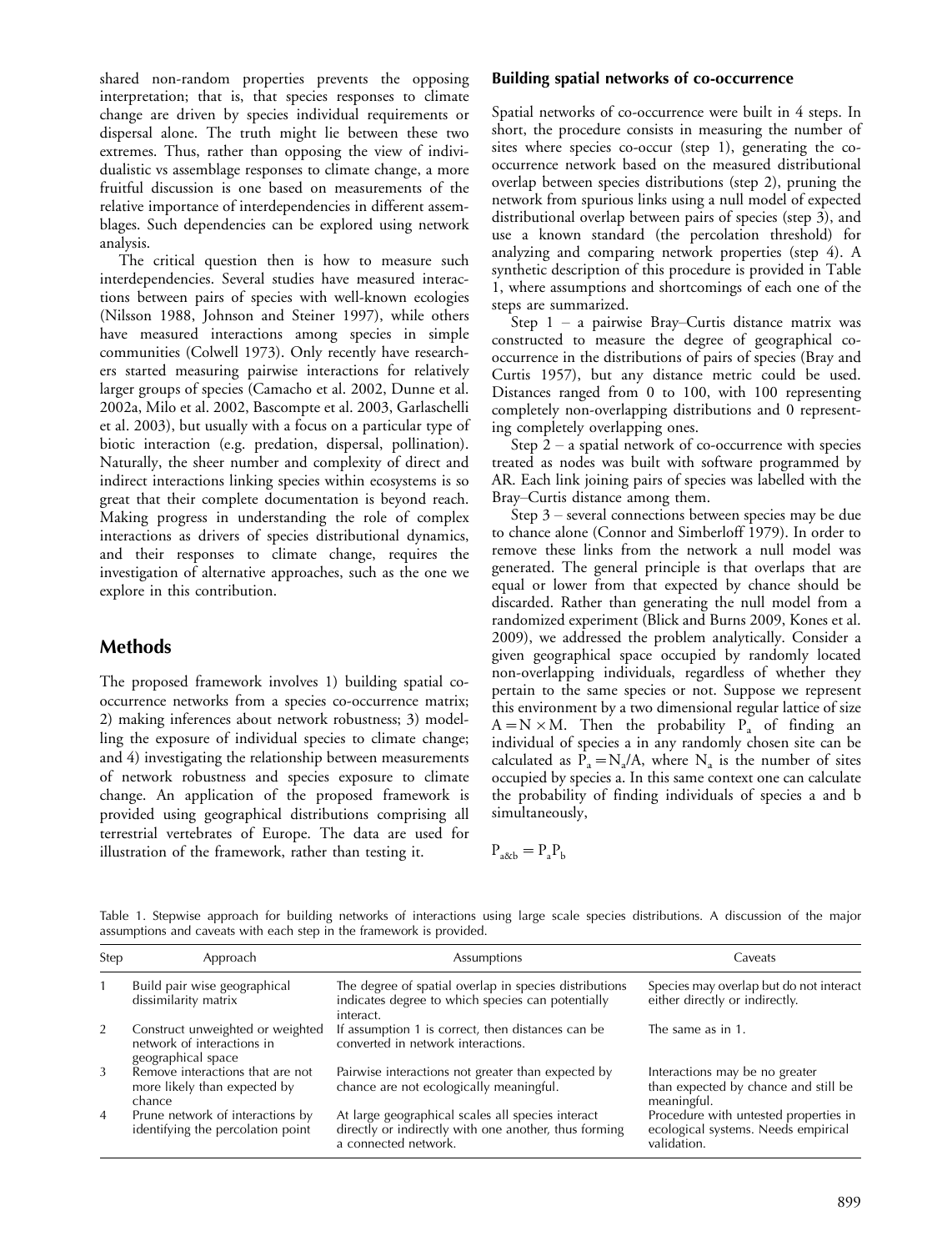of finding just one species,

 $P_{a \text{ OR } b} = P_a(1 - P_b) + (1 - P_a)P_b = P_a + P_b - 2P_aP_b$ and of finding neither species a or b in a randomly chosen site

$$
P_{\sim a\&\sim b} + (1 - P_b)(1 - P_a) = 1 - P_a - P_b + P_a P_b
$$
  
Then it follows that

$$
P_{a\&b}+P_{a\,OR\,b}+P_{\sim a\,\&\sim b}=1
$$

Consider now a multinomial random variable  $X(a,b)$  with three possible states  $S = \{(i)$  site contains both species a and b, (ii) site contains one of the species a or b, (iii) site contains neither of the species, neither a nor b}. So it is expected to find in average  $\langle i \rangle$   $>$   $=$  AP<sub>a&b</sub> sites in state (i),  $\langle$ (ii)  $\rangle$  = AP<sub>a OR b</sub> sites in state (ii) and  $\langle$ (iii)  $\rangle$  =  $AP_{\sim a}$   $\⊂> b$  sites in state (iii); with a variance of Var(i) = A  $P_{a\&b}$   $(1-P_{a\&b})$ ,  $Var(ii) = AP_{a \&b}$   $(1-P_{a \&b})$  and Var(iii) = AP  $_{\sim}$  a  $_{\&}$   $_{\sim}$  b (1-P  $_{\sim}$  a  $_{\&}$   $_{\sim}$  b) respectively.

In order to identify links between species that are different from that expected by chance, we retain links between pairs of species whose number of co-ocurrences is either above  $\langle i \rangle > + 2(Var(i))^{1/2}$  (attractive overlap) or below  $\langle i \rangle > -2$ (Var(i))<sup>1/2</sup> (repulsive overlap).

Step  $4$  – once the network has been pruned from nonsignificant links, further removal of links is done after identification of the network's percolation threshold. The percolation threshold is a mathematical term related to percolation theory, which is the formation of long-range connectivity in random systems (Stauffer and Aharony 1992). The percolation threshold is the critical value of the occupation probability, or more generally a critical surface for a group of parameters, such that infinite connectivity (percolation) first occurs. As such, it is a particularly useful point at which to examine networks as it represents the minimal set of links underlying network connectivity and provides a standard for comparing networks of different size and type. Below this threshold, a network is thought to lose its integrity and collapse into small clusters. In our application, co-occurrence among species in the network was expected for connections representing Bray–Curtis distance just below the percolation threshold (Rozenfeld et al. 2008), standing for geographical overlapping above a minimal cut-off. The precise location of this threshold is made with a standard methodology adapted for finite

systems (Stauffer and Aharony 1992), i.e. by calculating the average size  $\langle S \rangle$  of the clusters excluding the largest one:

$$
\left\langle S\right\rangle^* = \frac{1}{N} \sum_{s < S_{\text{max}}} s^2 n_s \tag{1}
$$

as a function of the last distance value removed and identifying the critical distance with the one at which  $S$   $\le$  has a maximum. N is the total number of nodes not included in the largest cluster and  $n_s$  is the number of clusters containing s nodes.

### Making inferences about ecological network robustness

Starting with the working premise that co-occurrence networks provide a surrogate for potential interactions among species (but see summary of caveats in Table 1), three measures of robustness can be investigated (Table 2): species contributions to network robustness; species sensitivity to the loss of network nodes (i.e. species); and overall network robustness or network resistance to species loss.

### Species contributions to network robustness

The species contributions to network robustness are often examined as a function of species degree  $k_i$ ; that is, the number of species a given species interacts with. The assumption is that the greater the degree of a species, the greater its contribution to network robustness. In addition to  $k_i$ , we also calculate a weighted measure of interaction intensity (Barrat et al. 2004), known as species strength (Bascompte et al. 2006). Species strength  $s_i$  is a quantitative extension of species degree, and can be defined as the sum of dependences  $d_{ij}$  (or co-occurrence, see below) between pairs of species i and j

$$
s_{i} = \sum_{j=1}^{N} a_{ij} d_{ij}
$$
 (2)

where  $a_{ij}$  determines whether species i and j are connected  $(a_{ij}=1)$  or not  $(a_{ij}=0)$ . The loss of a species linked with several highly dependent species is considered to affect network robustness more than a species with fewer links

Table 2. Measured network properties and their ecological interpretations.

| Indicator                                     | Measure                | Definition                                                                                                                                                                                                            |
|-----------------------------------------------|------------------------|-----------------------------------------------------------------------------------------------------------------------------------------------------------------------------------------------------------------------|
| Pairwise sensitivity to species loss          | Symmetry               | The degree to which the dependence of species A on species B is<br>equal to the dependence of species B on the species A.                                                                                             |
| Network robustness to species loss            | Degree distribution    | The frequency distribution of the individual species degree for the<br>entire network.                                                                                                                                |
|                                               | Strength distribution  | The frequency distribution of the individual species strength (in) for<br>the entire network.                                                                                                                         |
| Species contribution to network<br>robustness | Species degree         | The number of links that connect the focal species to the other<br>species. Assumes symmetrical interactions.                                                                                                         |
|                                               | Species strength (in)  | A quantitative extension of species degree accounting for asymme-<br>trical interactions. It provides a weighted sum of the proportion of the<br>geographical distribution of $B_{1,n}$ that overlaps with species A. |
| Species sensitivity to network loss           | Species strength (out) | A quantitative extension of species degree but accounts for<br>asymmetrical interactions. It provides a weighted sum of the<br>proportion of the geographical distribution of A that overlaps with<br>$B_{1n}$        |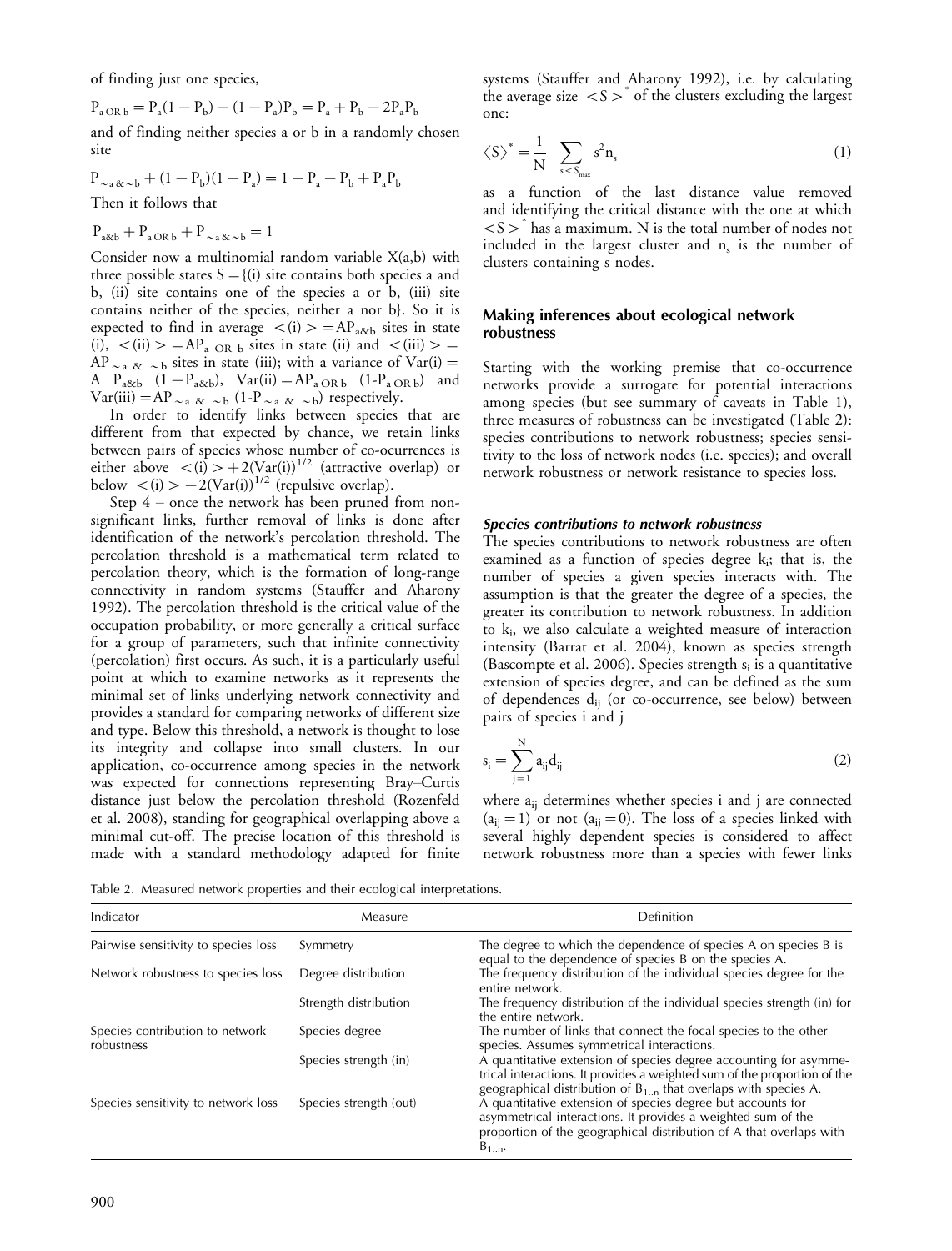with less dependent species. In practice, measures of strength and degree tend to be correlated (Barrat et al. 2004, Bascompte et al. 2006), but degree assumes dependencies between species to be symmetrical whereas the measure of strength incorporates the more realistic idea of asymmetry between species dependences.

The critical issue for measuring strength is to quantify the level of dependence between pairs of species  $(d_{ii})$ . In networks of co-occurrence, species strength may be calculated by first quantifying the proportion of the geographical distribution of species A that overlaps with species B and vice versa. The underlying ideas are that 1) the proportion of the geographical distribution of A that overlaps with B provides a surrogate of interaction intensity of species A with B; and 2) this proportion is asymmetrical, such that, for example, the geographical distribution of A may overlap with B to a greater extent than B overlaps with A (Fig. 1). Quantitatively, the degree of overlapping between A and B is defined as  $O(A,B)=(a\cap b)/a$  as the proportion of a (A's area) that overlaps b (B's area). The degree of symmetry of the link is then calculated as

$$
Sim(A, B) = \frac{|O(A, B) - O(B, A)|}{Max[O(A, B); O(B, A)]}
$$
(3)

where  $Sim(A, B)$  can get values in the interval [0,1]. In one extreme of the interval  $(Sim=0)$ , the link is completely symmetric. In the other  $(Sim=1)$ , the link is completely asymmetrical so that, for example, A is fully nested in B.

It follows that if O(A,B) is understood as a measure of interaction intensity (either direct or indirect) between species A and B, then we can define a measure of strength summarising how strongly other species may potentially interact with A, measured as the weighted sum of the proportion of the geographical distribution of  $B_{1,n}$  that overlaps with species A. Thereafter, this measure will be termed strength in  $(S_{in})$ 



Figure 1. Graphical representation of symmetry in the geographical distribution between pairs of species: (a) species A depends strongly on species B, but species B does not depend strongly on species A; (b) species A and B depends moderately and equally on one another.

$$
S_{in}(A) = \sum_{i}^{n} O(B_{i}, A)
$$
 (4)

#### Species sensitivity to the loss of links in the network

The previous measures of degree (k) and strength  $(S_{in})$ provide indices allowing the quantification of the robustness of small sets of interacting species to the loss of highly connected species. A third measure, herein termed strength out (s<sub>out</sub>), measures the sensitivity of individual species to the loss of nodes in the network. Strength out does not contribute to measuring network robustness; it measures how dependent a species might be, given the potential interactions with other species: a high  $s_{\text{out}}$  implies that the target species is highly dependent on other species, while low s<sub>out</sub> implies the opposite. Strength out can be measured as the weighted sum of the proportion of the geographic distribution of species A that overlaps with  $B_{1..n}$ 

$$
S_{\text{out}}(A) = \sum_{i}^{n} O(A, B_{i})
$$
\n(5)

#### Network robustness

The former measures are focused on the properties of summed pairs of interacting species. To assess the overall robustness of networks we need to investigate the collective properties of degree (k) and strength  $(s_{in})$ . Following Dunne et al. (2002b), network robustness can firstly be investigated by examination of the frequency distribution of the species degree k<sub>i</sub>. That is, the frequency distribution of the number of species a given species interacts with. Formally, the distribution P(k) gives the proportion of species in the network having degree k. Typically P(k) follows an exponential or power law (scale-free) distributions. Scalefree distributions depict networks in which most species are poorly connected with one another whereas a few species are well connected. In the ecological literature, such wellconnected species are termed keystones, whereas in the network literature they are termed hubs. Scale-free degree frequency distributions are expected to be very robust to random loss of species, because most species are poorly connected in the network thus being unlikely removed by chance. However, they are very sensitive to the chirurgic removal of species with high k degree (Albert et al. 2000). In contrast, networks with exponential degree distributions, whereby a great proportion of species is highly connected with other species, are more sensitive to random removal of species.

Secondly, network robustness was investigated by examination of the frequency distribution of the species strength  $s_i$ . That is, the frequency distribution of the sum of dependencies between pairs of species (our measure of S<sub>in</sub>). The distribution of  $P(s<sub>in</sub>)$  is expected to generally have the same properties as P(k) (Barrat et al. 2004).

#### Modelling exposure of individual species to climate change

Species exposure to climate change was measured as  $\delta =$ ritfuture-ritbaseline, where r is the distributional range of species i at time t. In order to calculate  $\delta$ , individual species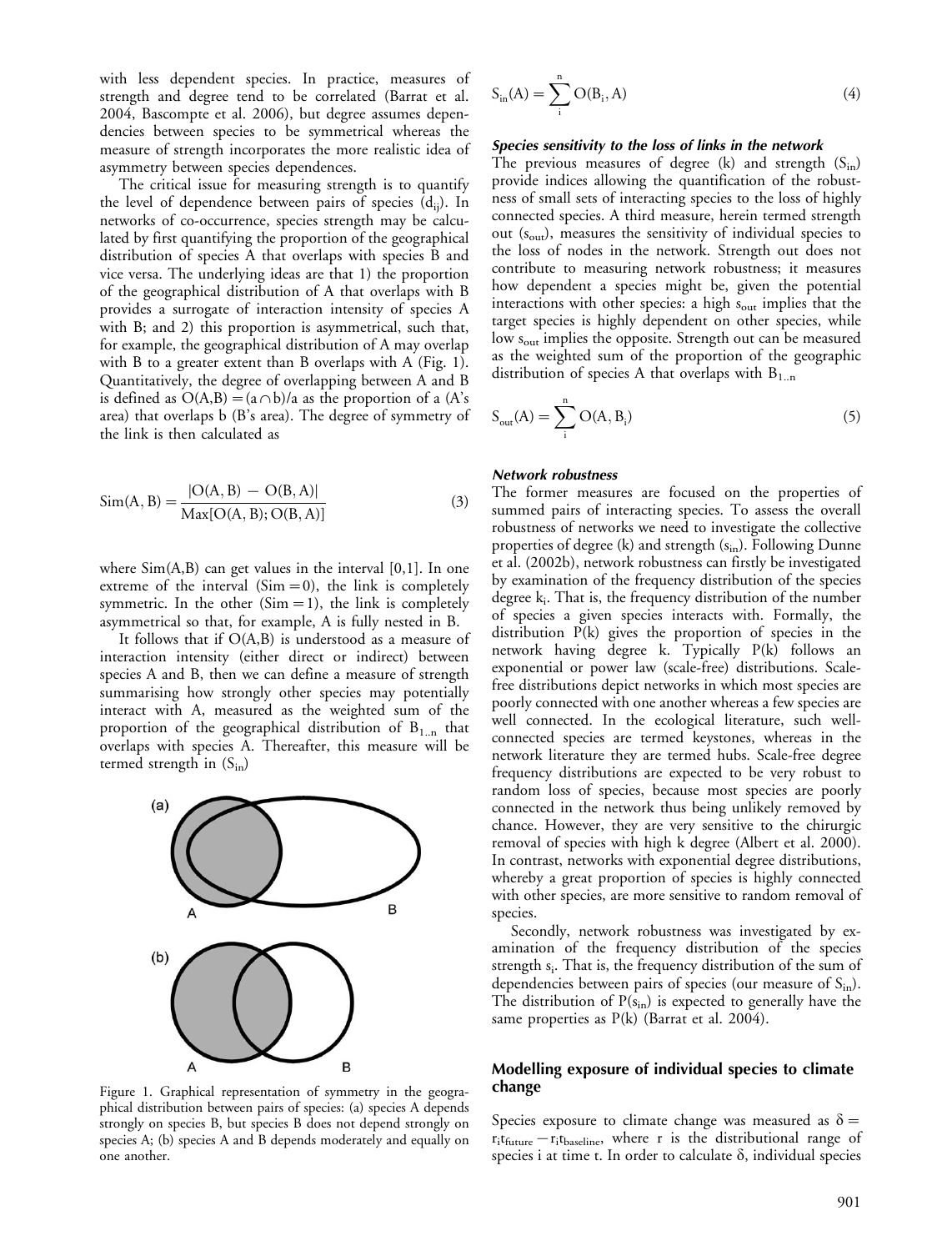potential distributions were modelled with ensemble forecasting (Araújo and New 2007) based on four widely-used bioclimatic envelope modelling techniques: 1) generalized linear models assuming a binomial error distribution (GLM, McCullagh and Nelder 1989); 2) mahalanobis distance (MD, Farber and Kadmon 2003); 3) maximum entropy (MaxEnt, Phillips and Dudík 2008); and 4) genetic algorithm for rule prediction (GARP, Stockwell and Peters 1999). Maximum entropy and GARP were parameterised using the default options in MaxEnt and Open Modeller GARP. Internal evaluation of the models was performed with a data split procedure, whereby 70% of the occurrence data was randomly split and used for calibration of the models and the remaining 30% were used for crossevaluation of the models; this procedure was repeated 50 times thus generating a 50-fold cross-validation of model results. For species with range size  $<$  10 cells, rather than performing a 50-fold cross validation, each of the n cells with presence records were deleted once and the analyses were repeated n times. Model accuracy was measured using the average True Skill Statistic (Allouche et al. 2006). This analysis was performed to check if grossly implausible projections were being made (i.e.  $TSS < 0.3$ ). No species was removed based on this criterion and because measures of accuracy on non-independent data do not provide a reliable benchmark for evaluation of projections of species distributional changes under climate change (Araújo et al. 2005a), we instead used an unweighted consensus of the four modelling techniques. Projections agreeing at least half of the times were retained. With such approach potential errors associated with individual model projections are thus smoothed out in the consensus (Araújo et al. 2005b, Marmion et al. 2009). Nevertheless, final projections for current and future periods were obtained with all known records of occurrence, because bioclimate envelope models have been shown to be extremely sensitive to incompleteness of data in the calibration set (Araújo et al. 2009). Models were fitted with the BIOENSEMBLES software (Diniz-Filho et al. 2009).

## Assessing co-variation between robustness and exposure to climate change

The two measures of network robustness can be compared against measures of exposure of species to climate change. Such comparison allows addressing the question of whether species with disproportionate contribution to network robustness, or species that are particularly sensitive to the loss of links in the network, are less or more exposed to climate change than species with minor contributions to network robustness or with small dependence on network structure.

## The case study

The species distributions used to illustrate the framework included records of presence and absence for 58 amphibians, 91 reptiles (Gasc et al. 1997), 233 breeding birds (Hagemeijer and Blair 1997), and 186 mammals (Mitchell-Jones et al. 1999). Data represents the majority of terrestrial

vertebrates of Europe (only mammals and birds with lifecycles highly dependent on water bodies were removed). The geographic grid used is based on that of the Atlas Florae Europaeae (Lahti and Lampinen 1999), with cell boundaries typically following the 50 km lines of the Universal Transverse Mercator (UTM) grid, except near the border of the six-degree UTM zones and at coasts. Data were converted to the AFE grid system by identifying unique (although sometimes approximate) correspondence between cells in these grids. The mapped area (2089 grid cells) excludes most of the eastern European countries (except for the Baltic States) because of low recording efforts in these areas (Williams et al. 2000).

The bioclimate envelope models were constructed with three variables (mean temperature of the coldest month ( ${}^{\circ}$ C), mean temperature of the warmest month ( ${}^{\circ}$ C), and mean annual summed precipitation (mm)) thought to reflect two properties of the climate  $-$  temperature and water  $-$  that have known roles in imposing constraints upon species distributions as a result of widely shared physiological limitations (Hawkins et al. 2003, Whittaker et al. 2007). Variables were also checked for collinearity using principal components analysis (PCA). The mean temperature of the warmest month (highest loading in PCA 1) was nearly orthogonal with mean summed precipitation (highest loading in PCA 2). The mean temperature of the coldest month was characterised with a vector 45 degrees from PCA 1 and 2.

Climate parameters were derived from an updated version of climate data provided by New et al. (2000). The updated data provides monthly values for the years 1901-2000 in a 10' grid resolution (Schroter et al. 2005). Average monthly temperature and precipitation in grid cells covering the mapped area of Europe were used to calculate mean values of three different climate parameters for the period 1961-1991 (referred to as 'baseline data'). Future projections for  $2020-2050$  (referred to as the  $2050$ scenario) were based on climate model outputs from HadCM3 and made available through the Intergovernmental Panel on Climate Change (IPCC) Data Distribution Centre ( $\leq$ ipcc-ddc.cru.uea.ac.uk $>$ ). The modelled climate anomalies were scaled based on the A1FI scenario (Nakicenovic and Swart 2000).

## **Results**

## Network structure

Co-occurrence networks in the four groups of terrestrial vertebrates reveal different biogeographical structures (Fig. 2). Amphibians (median range size  $=79$ ) have a cooccurrence network hub (i.e. with species highly connected to other species) in the Iberian Peninsula and another centred in central Europe. Reptiles (median range size  $=86$ ) have two Mediterranean hubs (Iberian and Balkan peninsulas) and third centred in central Europe. Birds and mammals (median range sizes  $=389$  and 187 respectively), have a slightly more diffuse network structure with a main hub in central Europe. Nevertheless, for birds, two smaller hubs are detected in the SW Mediterranean (including parts of the Iberian Peninsula and islands west of Italy) and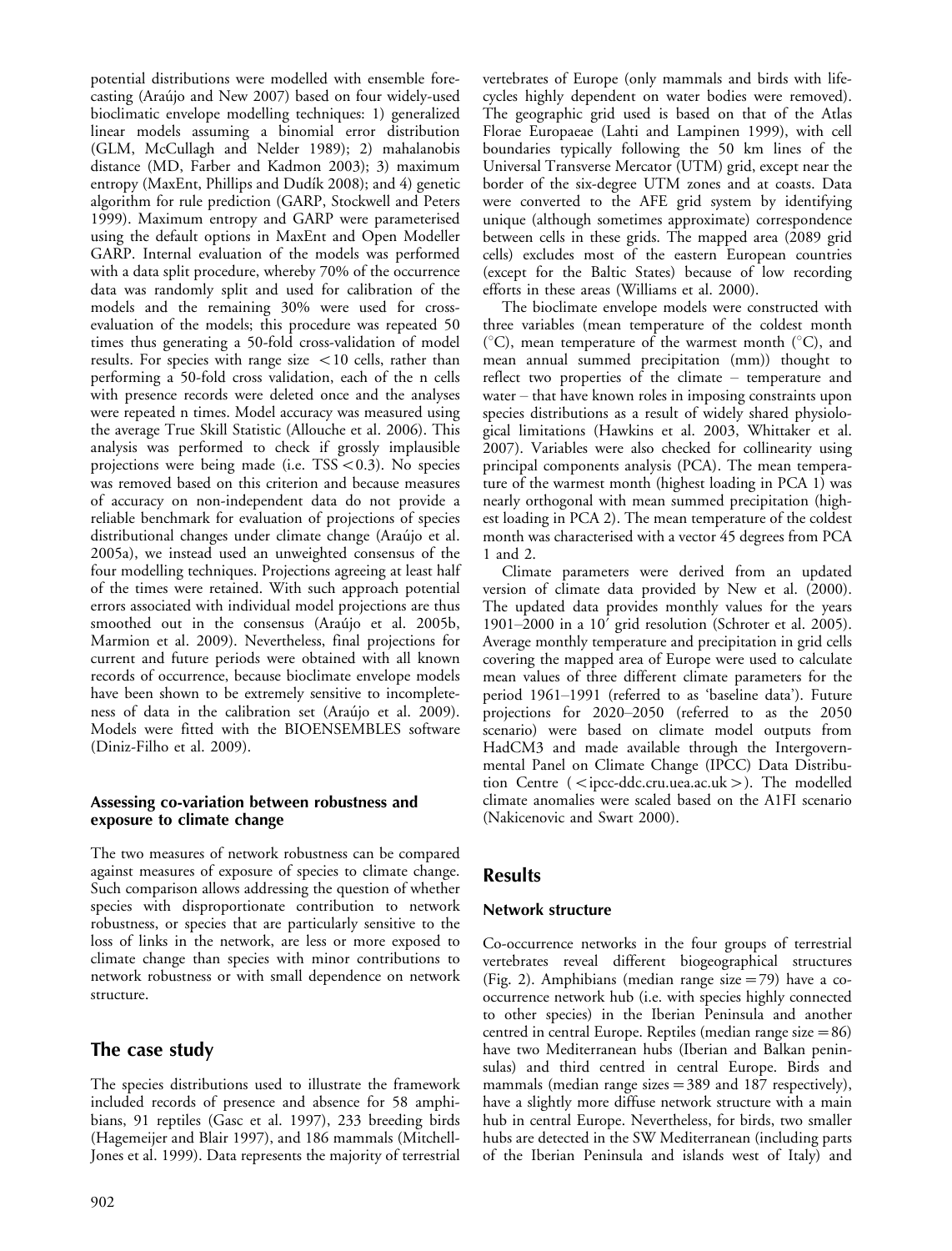

Figure 2. Spatial networks of co-occurrence among the European amphibians, reptiles, birds and mammals after removal of nonsignificant links (step 3 of the methods), and setting a threshold just below the percolation point (step 4 of the methods, Supplementary material Fig. A1). Circles represent the centroids of species distributions in a lat long coordinate system, and their sizes are proportional to the species degree (i.e. the number of links every species makes with other species). Lines represent the links between species. From top left to bottom right: amphibians; reptiles; birds; and mammals.

Scandinavia. Mammals have a more diffuse central European network structure extending to parts of Scandinavia with a small hub recorded in the Iberian Peninsula. Notice that Fig. 2 plots nodes (species) and links (level of cooccurrence just below the percolation threshold, Supplementary material Fig. A1), with nodes being located at the centre of each species range. Because species with restricted ranges are mainly in the south and to a smaller extent in the north, and species with wide ranges occur throughout most of Europe, central European hubs mainly represent the centroids of species that are widespread across Europe, whereas southern or northern hubs represent faunas nested in smaller regions.

#### Network robustness

Even though the spatial distribution of nodes and links varies between the four taxonomic groups, the empirical degree distribution P(k) (for definitions see Table 2) displays a power-law-like distribution that is typical of many complex networks (Fig. 3). Departures to a perfect power law distribution do exist in our results, however. This is particularly true for birds and, to smaller extent, mammals since both taxa have more species with high degree  $k_i$  than expected. In other words, they have more species well connected in the network than expected from a typical power law distribution.

The frequency distribution of species strength  $P(s<sub>in</sub>)$  (for definitions see Table 2) also reveals a power-law-like distribution for amphibians, reptiles and mammals, with the distribution of strength (in) for birds displaying no clear structure (Fig. 3). Inspection of the frequency distribution of the pairwise symmetries of co-occurrence between species (the measure used to calculate measures of strength, Table 2), further reveals the existence of a left-skewed distribution for most pairwise combinations of species (Fig. 4). In other words, most pairwise interactions (of co-occurrence) between species are asymmetrical.

#### Species sensitivity to network loss

Strength (out) is best characterised by a bell-shapedlike distribution (Fig. 4). The distribution of  $s_{\text{out}}$  for amphibians is slightly skewed to the left, meaning that a great proportion of species are expected to be sensitive to the loss of nodes in the network. The tendency for left (negative) skews is recorded also for birds and mammals but the degree of skewness is generally low for all taxa (Fig. 4).

#### Network properties and climate change

The two measures of species' contribution to network robustness, degree (k) and strength  $(s_{in})$ , display similar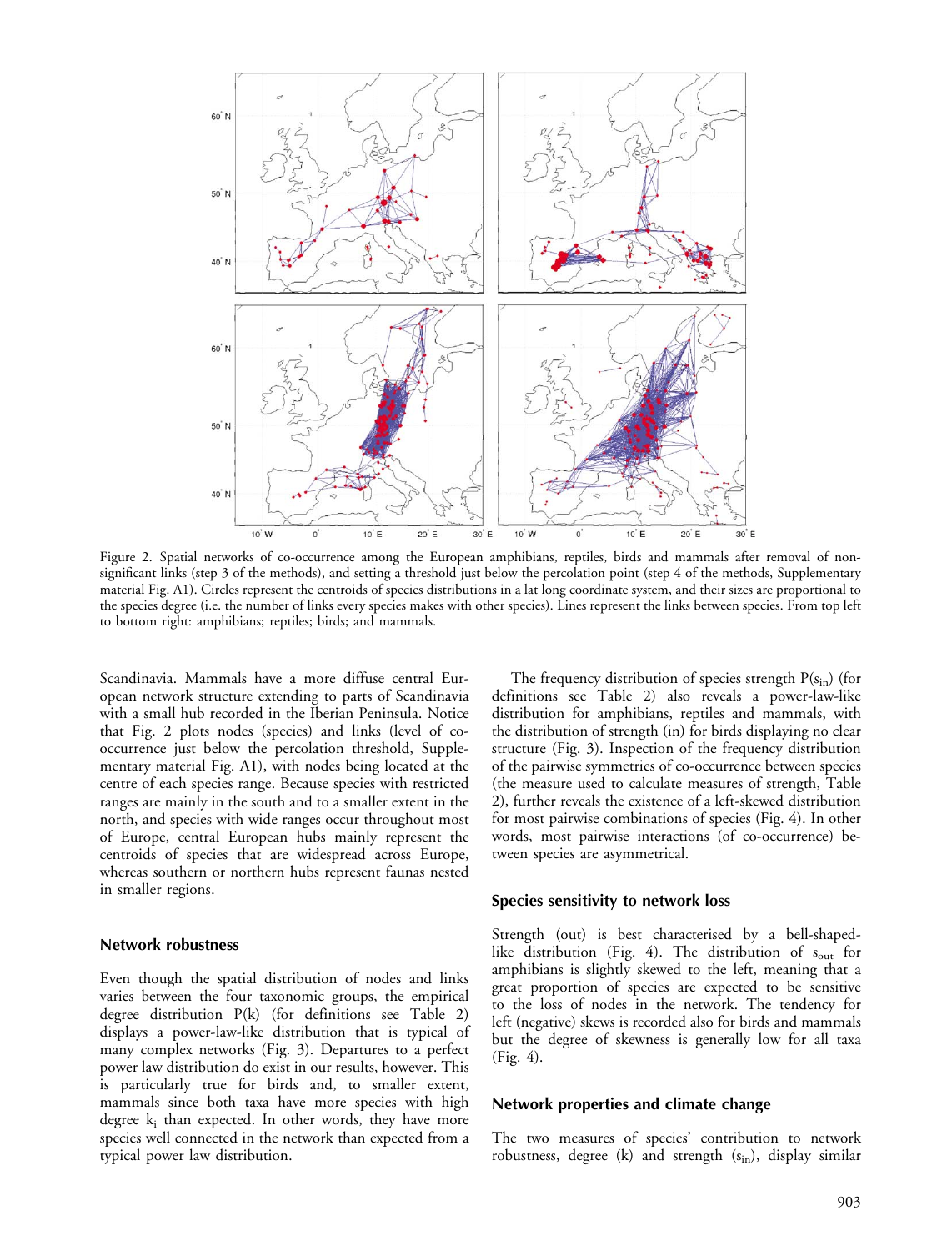

Figure 3. Distribution of degree (left panel), as defined by the probability of one species interacting with k species, and strength (in) (right panel) values, as defined by the sum of dependencies between the set of species  $B_{1,n}$  with species A. In the panels: a) stands for amphibians; b) for reptiles; c) for birds; and d) for mammals. In random networks the degree and strength (in) distributions follows a Poisson distribution (or exponential if the number of nodes keeps growing), but in complex networks nodes tend to have few interactions and few nodes are more connected than expected by chance. This heterogeneous distribution of degree and strength (in) is often described by a power law function. In a log-log plot, such as that above, this relationship is given by a linear slope for the entire range of degree and strength (in) values. The distribution of degree and strength (in) values was processed using a standard rebinning procedure described by Adami and Chu (2002). The distributions of strength (in) for birds does not follow a power-law like distribution, thus we show the results without log-scaling the x axis.

properties when compared against species' exposure to 21st century climate change (Fig. 5). Essentially, amphibians, birds and mammals display a triangular relationship with over-dispersion of range-change values  $(\delta)$  for species with low contribution to overall network robustness (low k and  $s_{\rm in}$ ). Species with high k degree and  $s_{\rm in}$  strength tend to covary near the horizontal line of no-range-change, which means that as species become more important to overall network robustness they are also projected to be less impacted by climate change. This relationship is particularly marked for birds and mammals and for the measure of strength  $(s_{in})$ . For reptiles the pattern is slightly different with a clear tendency for species gaining range as a consequence of climate change being also the species that contribute more to robustness of the networks (Fig. 5).

When examining the measure of species sensitivity to network loss (s<sub>out</sub>) against projected climate change impacts on species, no clear pattern emerges (Fig. 5). If anything, there is a tendency for species with intermediate strengths (s<sub>out</sub>) to over-disperse towards intermediate values, but this may well be a consequence of the quasi-random distribution of strength  $(s_{out})$  values (Fig. 4). Nevertheless there seems to be a tendency for amphibian and reptile species with high dependence on network structure (high  $s_{\text{out}}$ ) to be generally positively affected by climate change (a few exceptions for amphibians). In contrast, the bird and mammal species that gaining or losing more with climate change tend to have low dependences on network structure.

## **Discussion**

This study provides an approximation to using network analysis for assessments of climate change impacts on species. If one accepts that broad-scale interactions are reflected in patterns of overlapping distributions between species, then results invite the interpretation that 1) most pairs of interacting species had asymmetrical interdependencies, 2) most species displayed weak links thus a tendency for individualistic behaviour, and 3) networks describing the geographic pattern of co-occurrence among European vertebrate species displayed general properties shared by other complex networks, namely a power-law (i.e. scale free) distribution of degree (k) and strength  $(s_{in})$ , with the notable exception of networks for birds and mammals (the latter departing from scale free distribution only for k) (see also Azaele et al. 2010). Networks with scale-free distributions are particularly robust to random losses of nodes (Albert et al. 2000, Kaiser-Bunbury et al. 2010), while being sensitive to losses of well-connected hubs in the network (Albert et al. 2000). Having characterised the typology of the networks and identified the hubs that glue them together the question that follows is whether with climate change, such hubs would be affected. Here, species more exposed to climate change tended to be poorly connected to other species within the network (low k and  $s_{\rm in}$ ), while the more connected species tended to be less exposed to climate change. Low connectance for highly exposed species and high connectance for species with low exposure to climate change is good news. Poor connectance,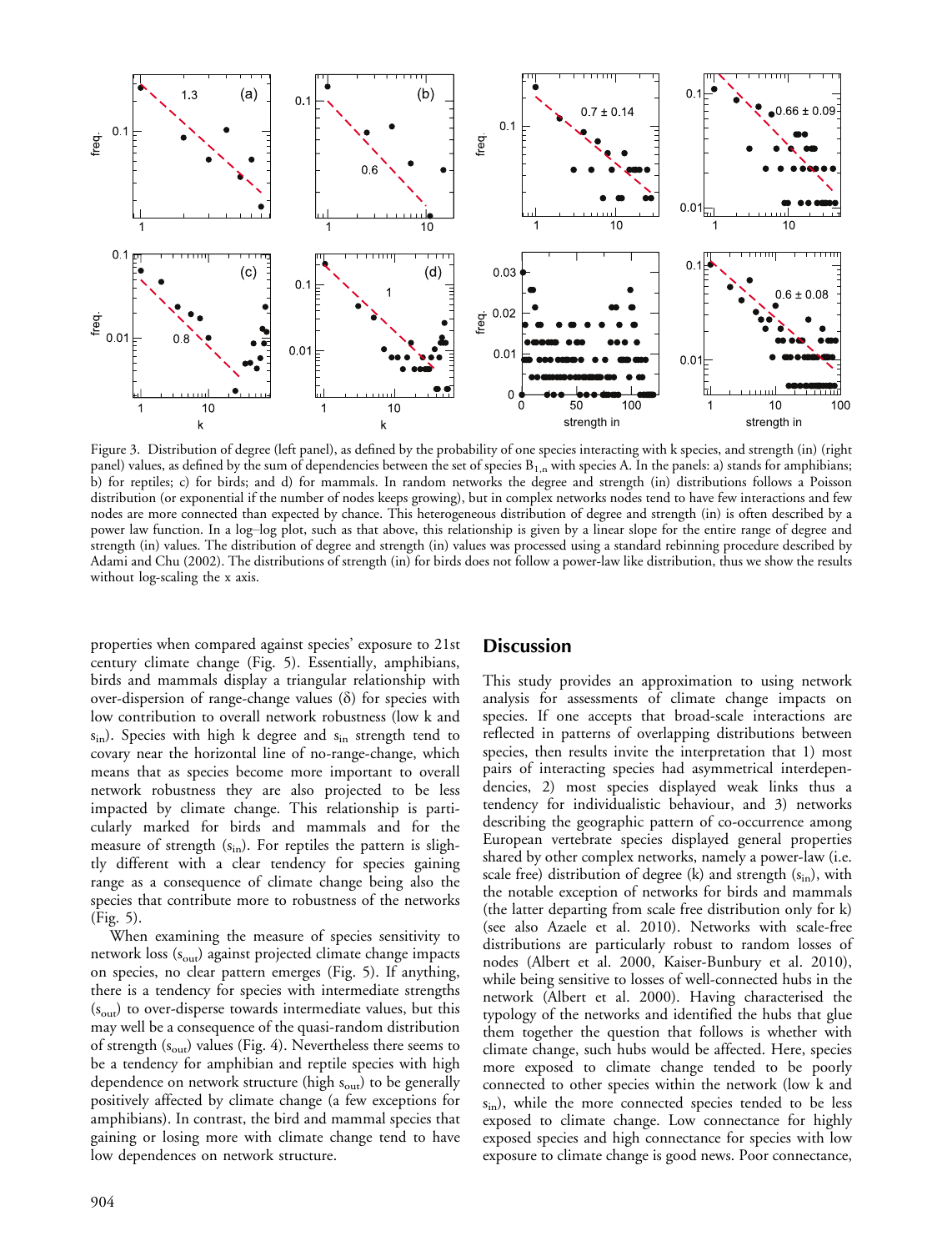

Figure 4. Frequency distribution of asymmetry values between pairs of species, and strength (out), as de fined by the sum of dependencies between species A and  $B_{1,n}$ . In each panel from top left to bottom right: amphibians, reptiles, birds and mammals.

or low distributional overlap, makes the networks species belong to more robust to climate change because species are unlikely to be strongly associated with the distribution of other species in the network. It also indicates that while projections assuming individualistic responses of species to climate change are warranted for most cases, the general properties of interaction networks must be examined in order to anticipate which species would exert greater influence on the others and which would be more dependent on linkages with other species in the network. In other words, while most species display low connectance or overlap with other species, some species do have a high degree of connectance, thus supporting the hypothesis that strong interdependencies exist between species (but see the cautionary note below). Our framework provides one way to begin exploring the consequences of climate change on



Figure 5. Species degree (k), strength (s<sub>in</sub>) (degree to which focal species are needed by other species), and strength (s<sub>out</sub>) (degree to which focal species needs other networked species), plotted against the projected change (δ) in the potential distribution of species under climate change. When δ values are > 0 the species are projected to expand their ranges under climate change; when δ values are Figure 5. Species degree (k), strength (sin) (degree to which focal species are needed by other species), and strength (sout) (degree to which focal species needs other networked species), plotted against the projected change (δ) in the potential distribution of species under climate change. When  $\delta$  values are  $>0$  the species are projected to expand their ranges under climate change; when  $\delta$  values are <0 contractions are projected. In each panel from top left to bottom right: amphibians, reptiles, birds and mammals. B0 contractions are projected. In each panel from top left to bottom right: amphibians, reptiles, birds and mammals.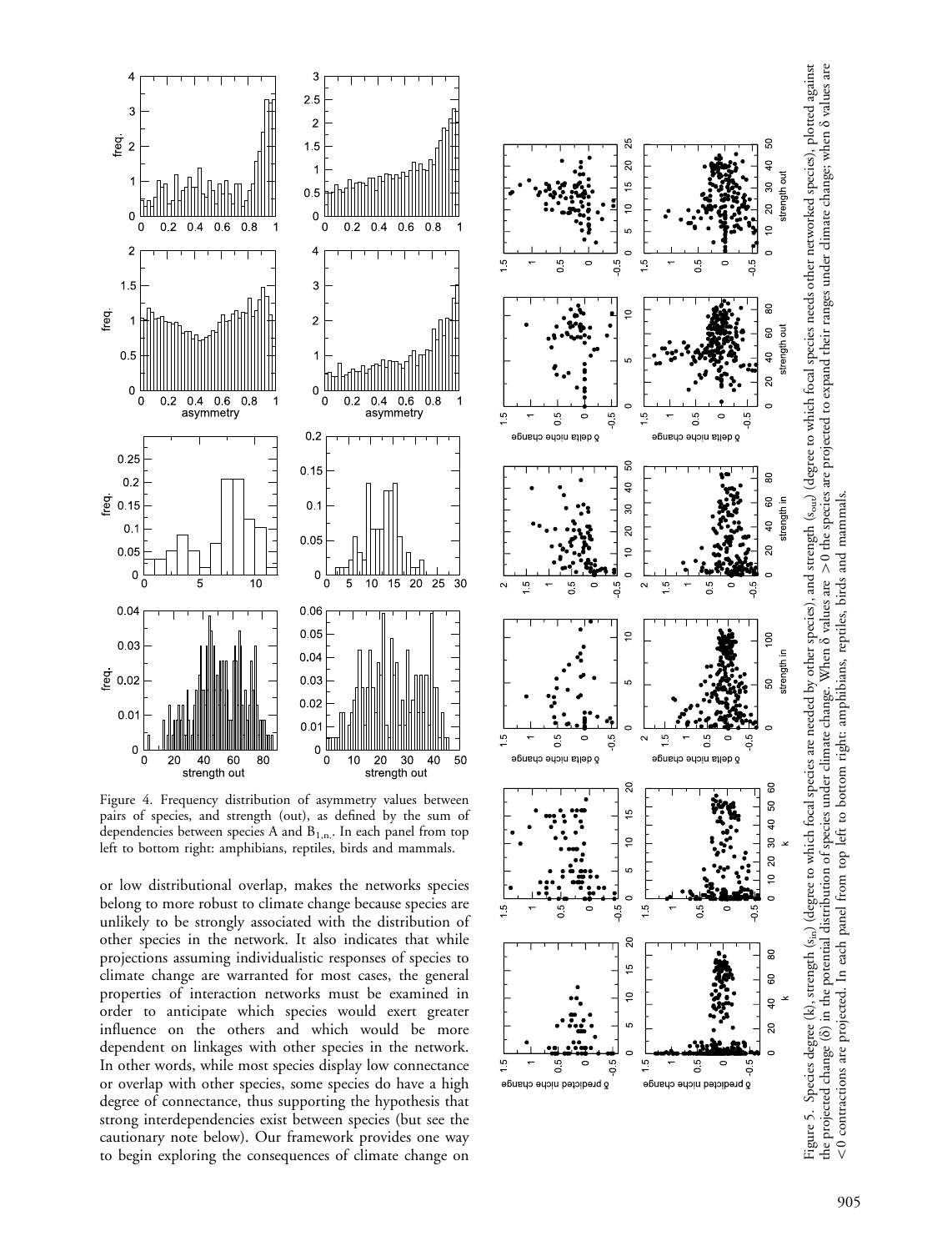complex networks of co-occurring species. The critical question is whether co-occurrence networks provide inferences about functional properties of networks that would be useful for biodiversity assessments of climate change impacts.

The proposed framework rests on several assumptions that are largely untested and obviously are debatable; for example, that the strength of the interactions between two species can be inferred from the number of sites where both species coexist. Although co-occurrence networks are blind to the specific types of interactions involved, they do capture the essential fact that in order to interact, species must typically coexist. One exception is competitive exclusion, whereby spatial non-overlap is the outcome of strong negative interactions. Spatial networks of cooccurrence may thus be interpreted as summarizing potential interactions between species rather than actual ones. All other things being equal, one would expect regions with highly spatially dependent faunas to indicate the existence of functional interactions between species more so than faunas with lower spatial interdependences.

To avoid amalgamating likely and the unlikely interactions, as inferred from patterns of co-occurrence among species, we proposed a methodology based on 1) removal of links that may arise by chance alone, and 2) further removal of links preventing the emergence of clear network structure through inferences based on percolation theory (Table 1). The proposed methodology rests on the assumption that all species are either directly or indirectly connected in ecological systems and that spatial co-occurrence among species is, at partly, a consequence of functional interactions. Obviously, this is not always the case and species might co-occur due to shared physiological limitations or shared historical contingencies. For example, interaction hubs among amphibians and reptiles in the Mediterranean are likely to reflect mechanisms of parapatric speciation and long-term population persistence in glacial refugia that were not followed by inter-glacial expansion, possibly due to philopatry and limited dispersal (Gasc et al. 1997, Holman 1998, Araújo et al. 2008). The use of co-occurrence networks for practical assessments of biodiversity and climate change would thus require that an additional step 3) is implemented to screen for the ecological realism of the inferred interactions. Such screening would involve basic considerations of scale (e.g. what is the minimum spatial resolution required to infer interactions from co-occurrence patterns for particular groups of organisms?), as well as consideration of relevant aspects of the auto-ecology of the species (e.g. what organisms are likely to interact with one another?).

Previous attempts to factor biotic interactions into assessments of climate change impacts on species distributions are difficult to generalize as they typically involved a limited number of species in experimentally controlled environments (Davis et al. 1998, Suttle et al. 2007, Harmon et al. 2009), or use modelling approaches that require information that is generally unavailable for most species (Araújo and Luoto 2007), or tools that are conceptually incapable of handling interactions where they operate, i.e. in geographical space (see for discussion Baselga and Araújo 2009, 2010).

The proposed framework is a first attempt to handle a complex problem using the theoretical framework and analytical toolboxes of network analysis and bioclimatic modelling. We hope our contribution will motivate others to test the predictions and assumptions of the framework herein proposed, particularly the proposed inferences about network robustness and species sensitivity to loss of network links using co-occurrence networks. It is clear that not all potential interactions are real, and in some cases it may be more useful to explore bipartite networks that restrict analysis to co-occurrence of preselected taxa based on known functional relationships (Bascompte et al. 2006, Berg et al. 2009). But the important question is whether the general patterns emerging from coarse biogeographical analysis of networks reflects underlying patterns in nature. In other words, if the general structure of hubs and links in the network is maintained when actual interactions, rather than potential ones, are considered. A recent paper, showed that patterns of species co-occurrence at coarse geographical continental scales exhibit strong signals of interspecific interactions (Gotelli et al. 2010). The authors revealed that community-wide patterns of spatial segregation among Danish breeding birds could not be attributed to the patchy distribution of habitat, or to gross differences in habitat utilization among ecologically similar species. They proposed that conspecific attraction in concert with interspecific territoriality may result in spatially segregated distributions of ecologically similar species at larger spatial scales when habitat patch size is limited. Finally, they also showed that the effects of species interactions on community assembly were pervasive and could be discerned at grain sizes up to four orders of magnitude larger than those of individual territories. More examples support the view that spatial co-occurrence allows inferences to be about interactions among species. For example, Azeaele et al. (2010) demonstrated the usefulness of examining co-occurrence networks to uncover functional relationships between plants in forest ecosystems. Another study empirically investigated the extent to which trophic relationships between species could be uncovered through the analysis of bipartite predator-prey co-occurrence networks (Bell et al. 2010). The results of Bell et al. (2010) are encouraging in that the feeding behaviour of the studied polyphagous beetles and spiders could be inferred with their particular implementation of co-occurrence networks. More studies investigating the extent to which co-occurrence networks can help infer functional interactions among species are obviously needed (see also Heikkinen et al. 2007, Meier et al. 2010), but our prediction is that if errors arising from the simplified assumptions of co-occurrence networks are randomly distributed across taxa and regions, then functional networks based on verifiable interactions between species would not change the overall patterns emerging from cooccurrence networks. This should be particularly true at coarse resolutions where 'ecological noise' is reduced (Lawton 1999).

## Conclusion

The challenges posed by a rapidly changing climate and its consequences on biodiversity, requires a concerted effort of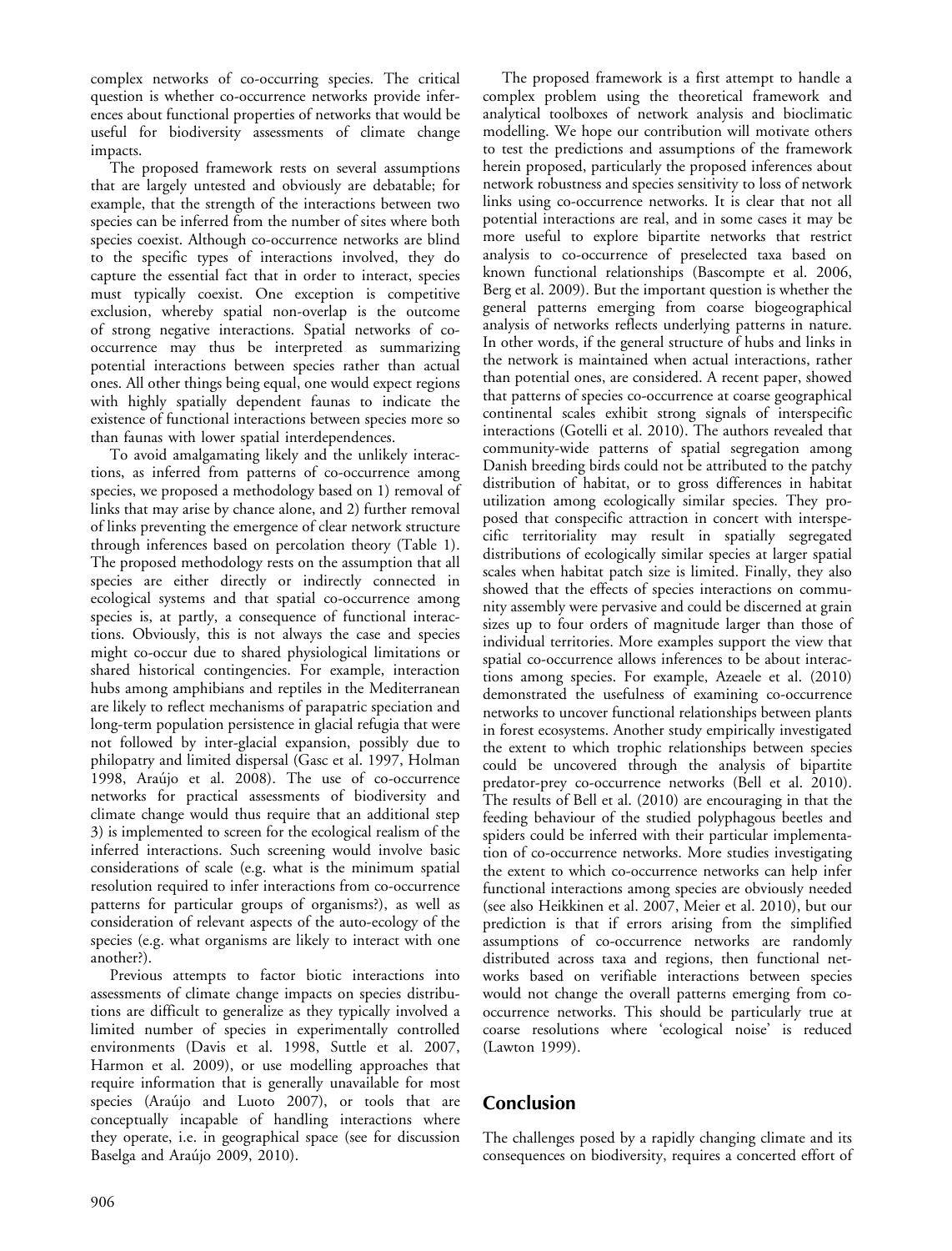scientists in different disciplines. In this paper we have advanced an idea that builds on the interaction between network theory and bioclimatic modelling to generate a simple framework that can be use as a first approximation to tackle this challenge. We believe that network theory provides a suitable and powerful framework to address the complexities of climate change impacts on biodiversity, which in concert with simple co-occurrence matrices (the fundamental unit of analysis in community ecology and biogeography, Gotelli 2000) can pave the way to incorporate species interactions into the analysis of species responses to climate change and further our understanding of the effects of climate change on biodiversity.

Acknowledgements - This study is part of a broader research program sponsored by the CSIC-PUC International Laboratory for Global Change (LINC-Global); MBA is also funded by EC FP6 ECOCHANGE project (036866-GOCE) and by the Spanish Ministry of Science and Innovation (CGL2008-01198-E/BOS); CR thanks the Danish National Research Foundation for its support of the Center for Macroecology, Evolution and Climate. PAM acknowledges support from FONDECYT-FONDAP 1501- 0001, ICM P05-002 and CONICYT PFB-23.

## References

- Adami, C. and Chu, J. 2002. Critical and near-critical branching processes. Phys. Rev. E66: 011907.
- Albert, R. et al. 2000. Error and attack tolerance of complex networks. - Nature 406: 378-382.
- Allouche, O. et al. 2006. Assessing the accuracy of species distribution models: prevalence, kappa and the true skill statistic (TSS). – J. Appl. Ecol. 43: 1223–1232.
- Anderson, B. J. et al. 2009. Dynamics of range margins for metapopulations under climate change. - Proc. R. Soc. B 276: 1415-1420.
- Araújo, M. B. and Luoto, M. 2007. The importance of biotic interactions for modelling species distributions under climate change. - Global Ecol. Biogeogr. 16: 743-753.
- Araújo, M. B. and New, M. 2007. Ensemble forecasting of species distributions. - Trends Ecol. Evol. 22: 42-47.
- Araújo, M. B. et al. 2005a. Validation of species-climate impact models under climate change. Global Change Biol. 11: 1504-1513.
- Araújo, M. B. et al. 2005b. Reducing uncertainty in projections of extinction risk from climate change. Global Ecol. Biogeogr. 14: 529-538.
- Araújo, M. B. et al. 2008. Quaternary climate changes explain diversity among reptiles and amphibians. – Ecography 31:  $8-15.$
- Araújo, M. B. et al. 2009. Re-opening the climate envelope reveals macroscale associations with climate in European birds. - Proc. Natl Acad. Sci. USA 106: E45-E46.
- Azaele, S. et al. 2010. Inferring plant ecosystem organization from occurrences.  $-$  J. Theor. Ecol. 262: 323–329.
- Barrat, A. et al. 2004. The architecture of complex weighted networks. - Proc. Natl Acad. Sci. USA 101: 3747-3752.
- Bascompte, J. 2007. Plant-animal mutualistic networks: the arquitecture of biodiversity. Annu. Rev. Ecol. Evol. Syst. 38: 567-593.
- Bascompte, J. et al. 2003. The nested assembly of plant-animal mutualistic networks. - Proc. Natl Acad. Sci. USA 100: 9383-9387.
- Bascompte, J. et al. 2006. Asymmetric coevolutionary networks facilitate biodiversity maintenance.  $-$  Science 312: 431433.
- Baselga, A. and Araújo, M. B. 2009. Individualistic vs community modelling of species distributions under climate change.  $-$  Ecography 32: 55–65.
- Baselga, A. and Araújo, M. B. 2010. Do community-level models describe community variation effectively?  $-$  J. Biogeogr. 37: 1842-1850.
- Bell, J. R. et al. 2010. Spatial co-occurrence networks predict feeding histories of polyphagous arthropod predators at field scales.  $-$  Ecography 33: 64–72.
- Berg, M. P. et al. 2009. Adapt or disperse: understanding species persistence in a changing world. Global Change Biol. 16: 587-598.
- Blick, R. and Burns, K. C. 2009. Network properties of arboreal plants: are epiphytes, mistletoes and lianas structured similarly? - Perspect. Plant Ecol. Evol. Syst. 11: 41-52.
- Bray, J. R. and Curtis, J. T. 1957. An ordination of the upland forest communities of southern Wisconsin. - Ecol. Monogr. 27: 326-349.
- Camacho, J. et al. 2002. Robust patterns in food web structure. - Phys. Rev. Lett. 88: 228102-1-228102-4.
- Clements, B. S. 1916. Plant succession: an analysis of the development of vegetation. Carnegie Inst. of Washington.
- Colwell, R. K. 1973. Competition and coexistence in a simple tropical community.  $-$  Am. Nat. 107: 737-760.
- Connor, E. F. and Simberloff, D. 1979. The assembly of species communities: chance or competition? - Ecology 60: 1132-1140.
- Davis, A. J. et al. 1998. Making mistakes when predicting shifts in species range in response to global warming. - Nature 391: 783-786.
- Diniz-Filho, J. A. F. et al. 2009. Partitioning and mapping uncertainties in ensembles of forecasts of species turnover under climate change.  $-$  Ecography 32: 897–906.
- Dos Santos, D. A. et al. 2008. Sympatry inference and network analysis in biogeography.  $-$  Syst. Biol. 57: 432-448.
- Dunne, J. A. et al. 2002a. Food-web structure and network theory: the role of connectance and size. - Proc. Natl Acad. Sci. USA 99: 12917-12922.
- Dunne, J. A. et al. 2002b. Network structure and biodiversity loss in food webs: robustness increases with connectance. Ecol. Lett. 5: 558-567.
- Ebenman, B. and Jonsson, T. 2005. Using community viability analysis to identify fragile systems and keystone species. - Trends Ecol. Evol. 10: 568-575.
- Eklof, A. and Ebenman, B. 2006. Species loss and secondary extinctions in simple and complex model communities.  $-$  J. Anim. Ecol. 75: 239-246.
- Emslie, S. D. and Patterson, W. P. 2007. Abrupt recent shift in  $\delta$ 13C and  $\delta$ 15N values in Adélie penguin eggshell in Antarctica. - Proc. Natl Acad. Sci. USA 104: 11666-11669.
- Farber, O. and Kadmon, R. 2003. Assessment of alternative approaches for bioclimatic modeling with special emphasis on the Mahalanobis distance. - Ecol. Model. 160: 115-130.
- Frakes, L. A. 1979. Climates throuhout geological time. Elsevier.
- Garlaschelli, D. et al. 2003. Universal scaling relations in food webs. - Nature 423: 165-168.
- Gasc, J.-P. et al. 1997. Atlas of amphibians and reptiles in Europe. - Societas Europaea Herpetologica and Museum National d'Histoire Naturelle.
- Gotelli, N. J. 2000. Null model analyses of species co-occurrence patterns. - Ecology 81: 2606-2621.
- Gotelli, N. J. et al. 2010. Macroecological signals of species interactions in the Danish avifauna. Proc. Natl Acad. Sci. USA 107: 5030-5035.